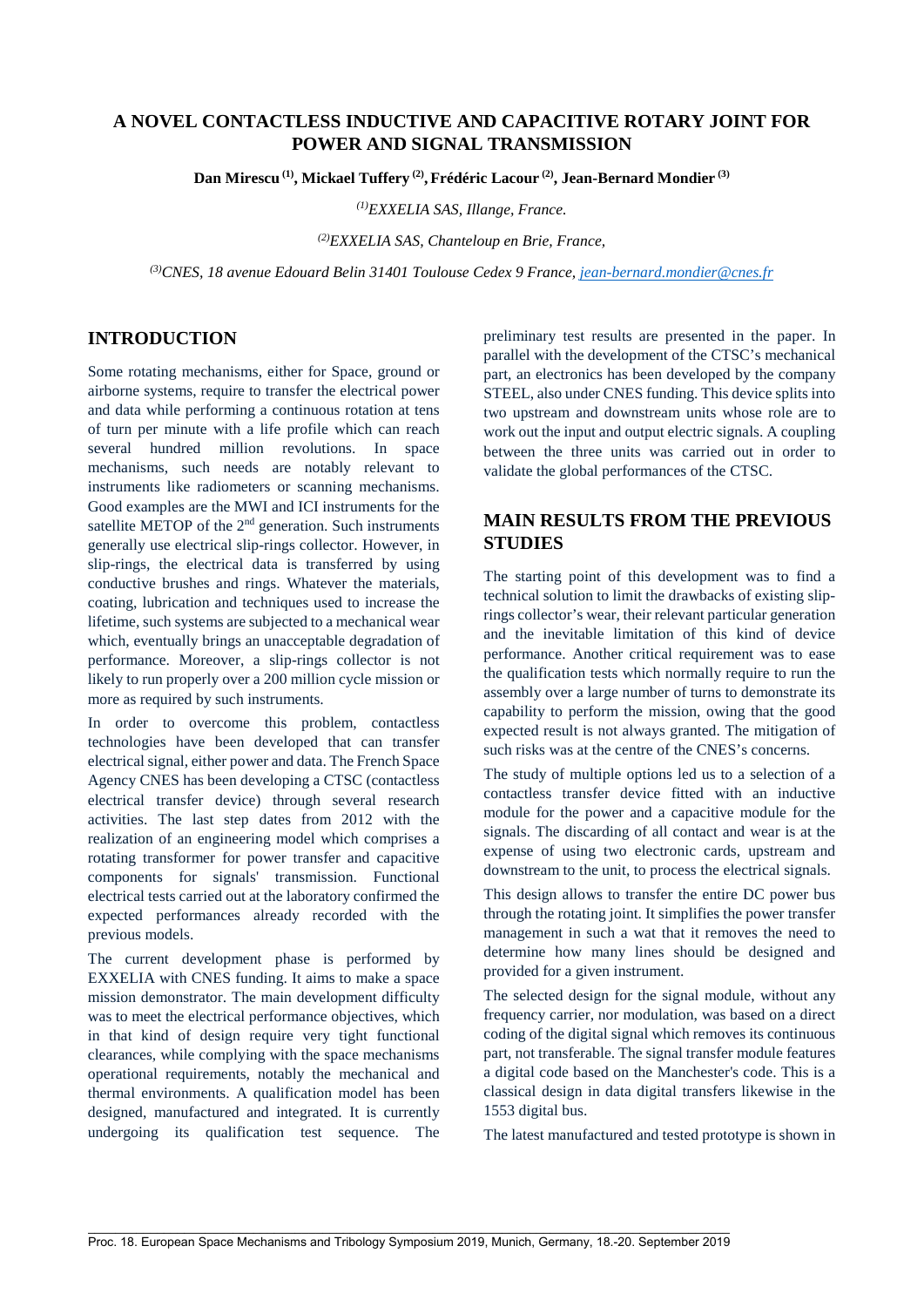the following picture. It is fitted with an inverter-type transformer and two capacitive differential channels.



*Figure 1: CNES prototype contactless device*

The contactless device prototype comprises a ball bearing assembly to provide the rotor's rotation guidance. This option was deemed necessary to get a controlled air-gap in each module, a condition to perform all the electrical tests. However, it was deemed that fitting the future flight device with its own friction bearing would have greatly reduce its appeal. Such a friction bearing would have brought about a difficult and time-dependent additional qualification sequence which is contrary to the contactless design philosophy.

#### Power transfer module

It was designed with an inverter which runs at a 100 kHz frequency. The following plot shows the main performance of the power module. It displays the level of transfer efficiency performed as a function of transferred power for 2 magnetic induction options and 3 levels of input voltages. We can see that to get an efficiency above 0.9, the minimum input voltage is rated by the targeted power.



*Figure 2: CNES prototype power transmission efficiency*

#### Signal transfer module

Each signal transmission comprised 2 differential analogue channels fitted with an input and output driver, which allows to remove all electromagnetic disturbances. Coding and decoding units were added at each end of the lines. The main performances of this design is an overall gain of 0.5 up to 10 MHz, at a flow rate of 1 Gbps with a cross talk between 2 neighbouring tracks higher than a 32 dB margin.

### **MAIN REQUIREMENTS**

The main CTSC requirements are as follows:

• a power transmission through an inductive part which shall perform 60W for an input voltage of Vi=30V, 100W for Vi=50V and 250W for Vi=100V.

• a signal transmission which shall be compliant with rates of 5Mbps at 10MHz or 11Mbps at 20MHz through 2 capacitive differential channels.

a bearing's assembly which allows a full range rotation only for testing purpose not flight.

- Length  $< 129$  mm.
- External diameter < Ø98.
- Friction Torque  $< 0.01$  Nm.
- Total mass of the CTSC  $<$  1 kg.
- Temperature Range:  $-40^{\circ}$ C to  $+80^{\circ}$ C.

## **DESIGN DESCRIPTION**

The development of a dedicated bearing assembly within the CTSC turned out not to be in line with the development's objectives. It turned out to be more logical to rely on the host instrument's main bearing mechanism which should be designed with a specific lubrication and qualified relatively to its own mission need. Consequently, one CTSC strong design driver was that the future flight model does not include its own bearing assembly. Nevertheless, the CTSC demonstrator is supported by a bearing tool which simulate and also specifies the instrument main bearing performance requirements.

The CNES prototype is at TRL 4. The two main purposes of the EXXELIA demonstrator is to reach a TRL 6 and to industrialize the product.



*Figure 3 : demonstrator with bearing tool and motor*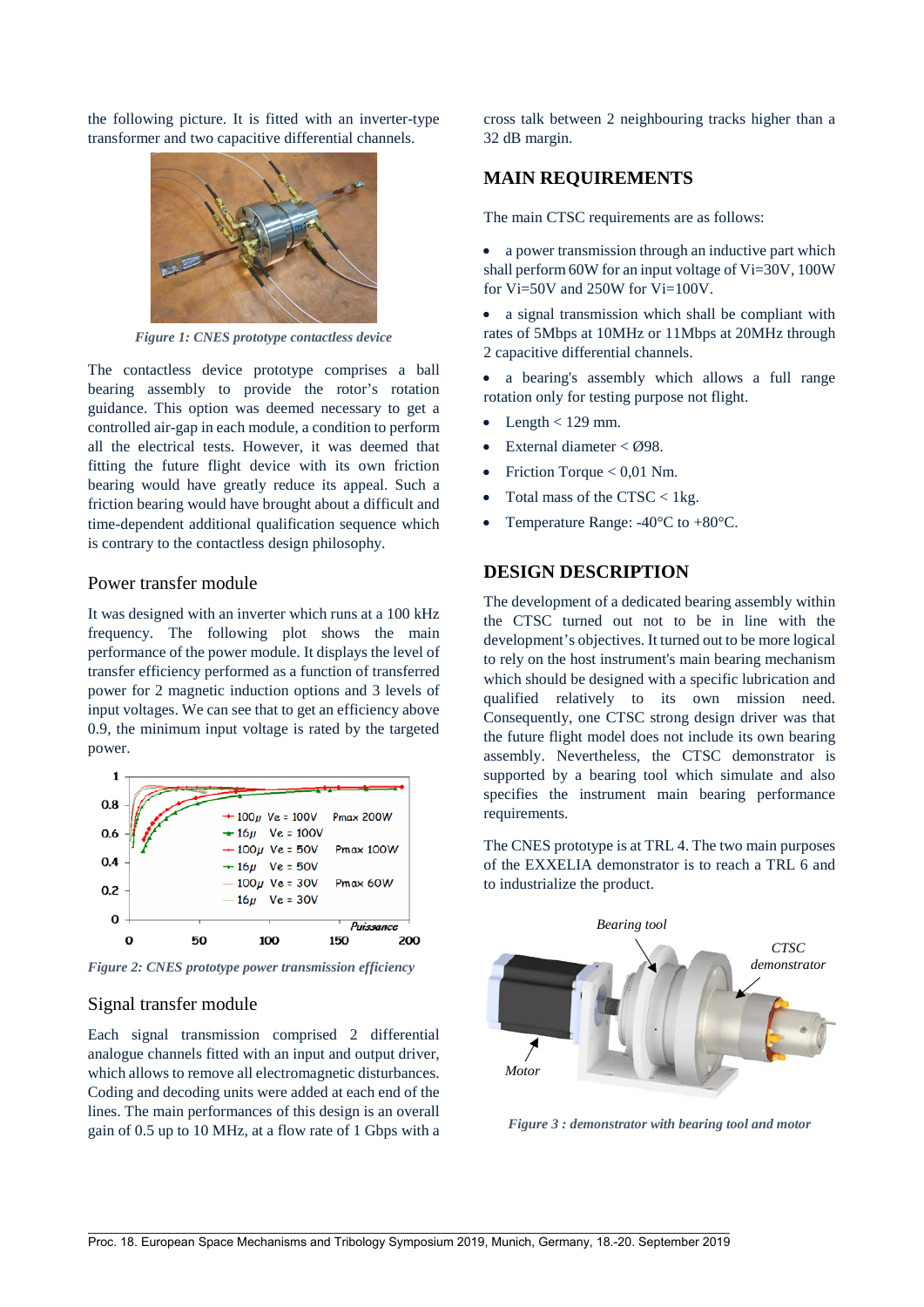## **Mechanical design of the rotary Joint**

The bearing less rotary joint developed by EXXELIA is made up of two modules:

-a capacitive module to supply two signal channels and one shielding channel: 5 brass rings separated by 4 insulating rings.

-an inductive module to supply one power channel: two ferrite pieces equipped with windings.



*Figure 4 : Cross Section of the demonstrator*

For each module, the key feature of the mechanical design is the functional air gap between rotor and stator. This dimension must be as small as possible to maximize transmission performances.

To ensure and to maintain an optimal air gap without any risk of damage (shocks between rotor and stator), several mechanical and thermal parameters from the specification have been taken into consideration in the rotary join design:

-the tolerances of all the mechanical parts induce geometrical dispersions, so it was necessary to limit the number of parts and to specify tight tolerances.

-a cantilever assembly into the host mechanism: this type of assembly facilitates the rotary joint integration, but it is detrimental to the main function of the rotary joint.

-the total length of the rotary joint: this parameter increases the radial displacements during rotation.

-a rotary joint in a bearing less configuration (called pancake configuration). As the rotor is free in the stator, some precautions have been integrated in the design to secure the rotor position relative to the stator position.

-the stiffness of the host instrument's main bearing mechanism which induces an angle tilt.

-the temperature range generates geometrical variations due to thermal expansion.

-the mechanical loads taken from a space life cycle: air gap must be maintained in spite of the displacements due to the random vibrations and the mechanical shocks.

The complete assembly made up of the rotary joint and the bearing tool has been modelled and simulated with RBSDYN software. This software developed by the CNES calculates the radial displacements from the rotor and the stator taking into account the bearing tool stiffness. Whatever the combination of the load case (temperature, vibration, mechanical shocks, …), this displacement must be smaller than the functional air gap to ensure the product integrity.



*Figure 5: Modelling with RBSDYN* 

Finally, for a bearing less rotary joint with a such optimized air gap, a jig tool was necessary during transportation and storage to keep the system in an operation position and to prevent rotor movement relative to stator.



Figure 6: Jig tool: two flanges

## **Magnetic part of the contactless rotary joint**

The magnetic part is in fact a rotating transformer with a primary coil assembled inside a cylindrical L-shape ferrite and a secondary coil fixed outside another rotating L-shape ferrite. The two L-shape ferrites are assembled head to tail with the coils inside the ferrites and define two cylindrical gap areas. The two gap areas allow the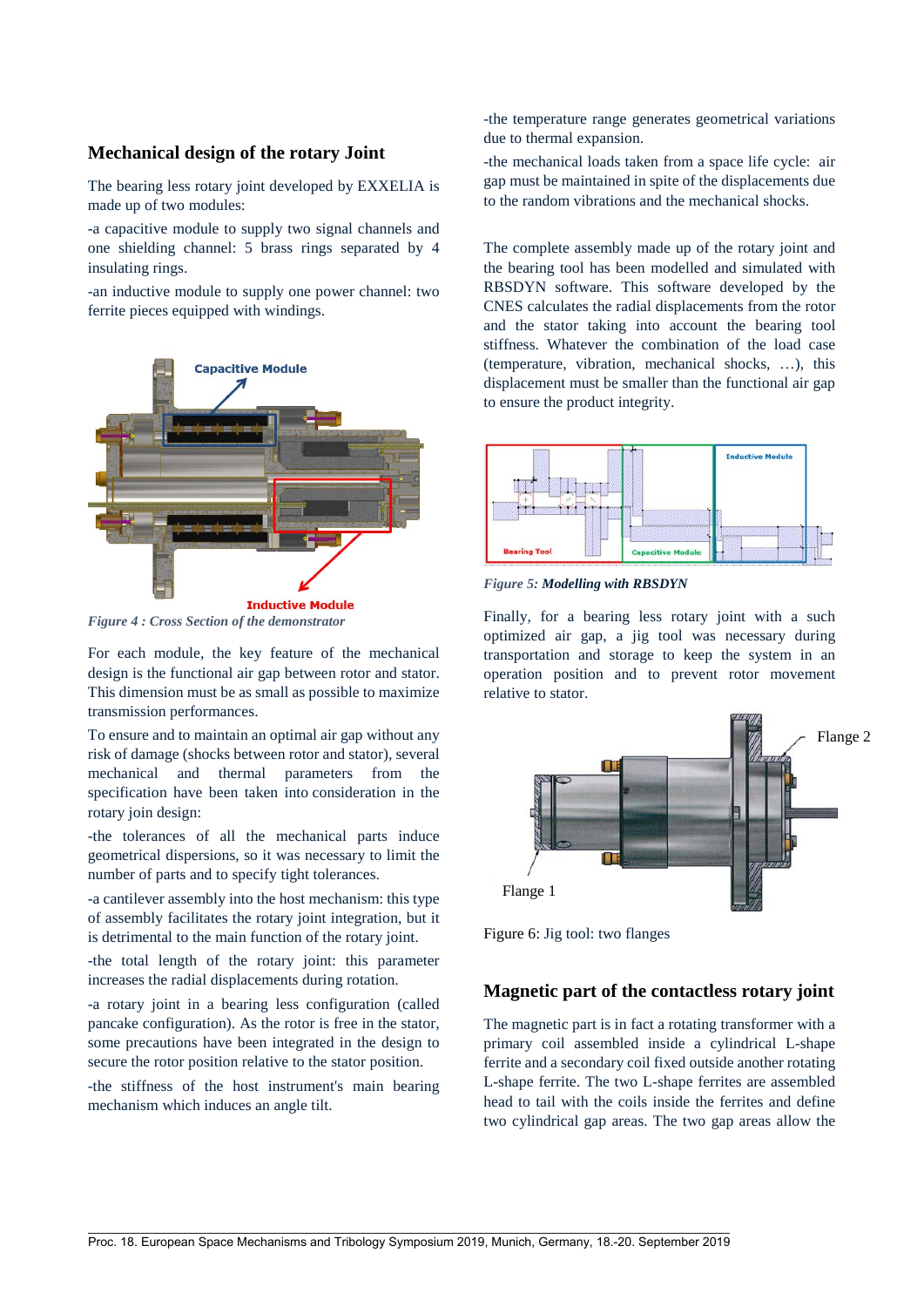rotor to turn frictionless, but will decrease the coupling factor between the primary and the secondary coil. The transformer as described above, will be used with an electronic power converter as flyback, resonant or other to transfer a precise power from the primary coil to the secondary circuit. This power will be used by a rotating electronics for measurements and / or pointing a specific direction

The magnetic transformer presented into this paper was designed and optimized using a finite element software. The geometry was designed accordingly to an available volume for a given user context and parametric calculations were defined to get the best geometrical values for the materials that were used and the industrial manufacturing process that will follow the design process. Magnetic calculations were done using a Magneto-static Solver when the ferrite saturation level was analysed and the Eddy Current Solver was used when the inductance values were calculated. The Magneto-static Solver allows taking into account the exact B(H) curve of the ferrite material. The Eddy Current Solver uses a permeability  $( = \mu )$  function of the frequency and allows to take into account the skin effect into the winding wire. A pre-parameterized adaptive mesh was used. The calculated geometry of the magnetic part is presented in [Figure 3.](#page-3-0)



<span id="page-3-0"></span>Figure 7: Magnetic part geometry

The two cylindrical gap faces were optimized for a better magnetic flux distribution and a better symmetry of the leakage inductance on both sides of the device

Calculated iso-inductance plots are presented in Figure 4. An objective value of 50µH was aimed. The calculations show finally that a value of 25µH will be reachable considering mean gap between stator and rotor coils, defined by the manufacturing of such elements (in particular ferrites and coils). A good point is that rotor and stator coil inductances are similar and will reach to very good coupling level.

## **Electric part of the contactless rotary joint.**

The electric part of the device is in fact a capacitive transmission line made of two differential channels with a ground ring between. Each channel is made of a pair of conductive concentric rings. The main design is presented in [Figure 5.](#page-3-1) and contain a total of five rings on the stator and five rings on the rotor separated by an airgap. An adequate permeability resin ensures the mechanical position of the rings on the conductive support that make the frame of the device that comprise the connectors.



Figure 8: Electric Part design

<span id="page-3-1"></span>Parametric calculations were done for different ring heights, different distances between the rings or distances between the rings and the cases. Also, axial miss alignment or different ring shapes was studied Fig.\*\*\*\*.